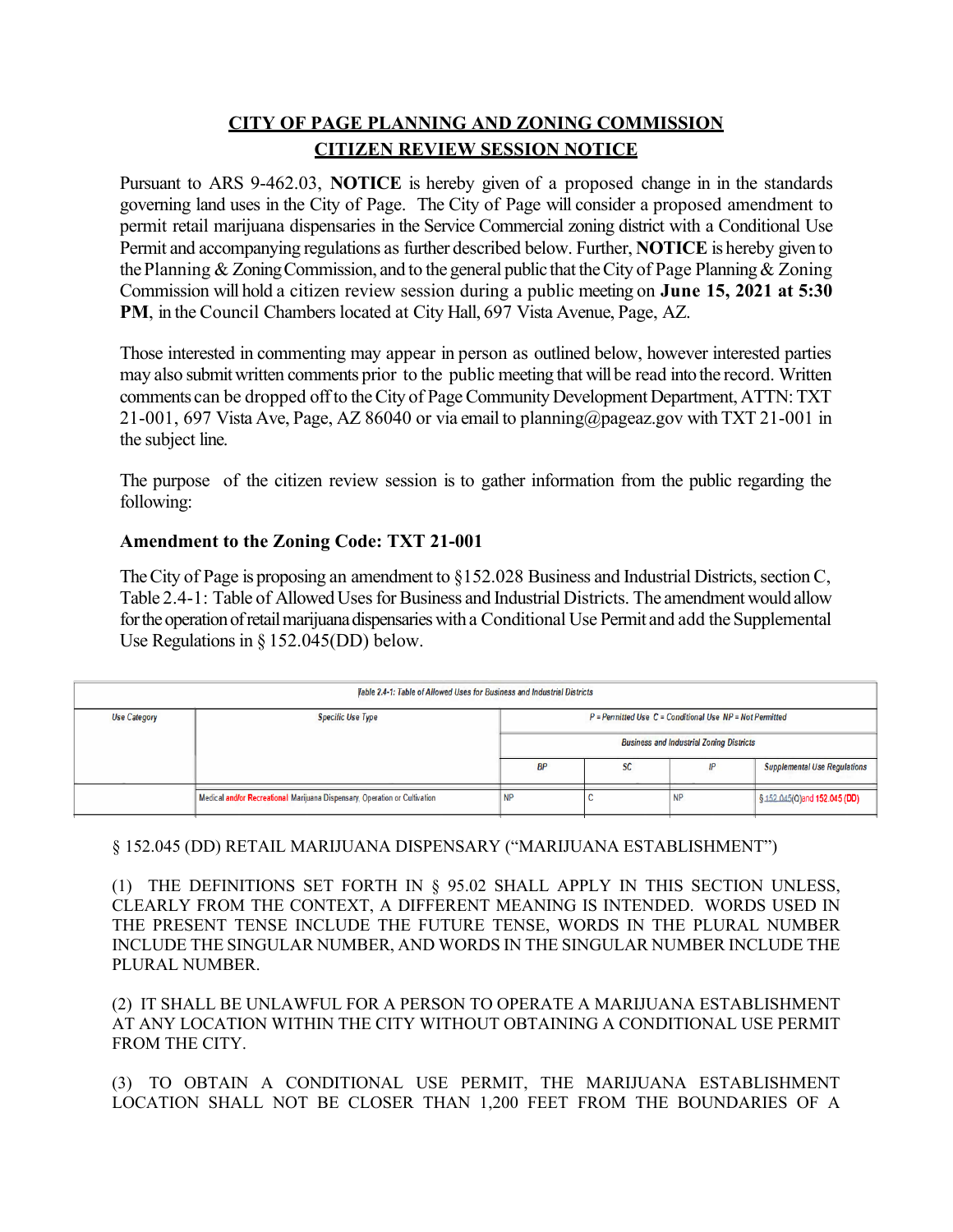RESIDENTIAL ZONING DISTRICT OR USE, THE PROPERTY LINES OF ANY PUBLIC OR PRIVATE SCHOOL, PUBLIC PARK OR PLAYGROUND, OR CHURCH OR NON-COMMERCIAL ESTABLISHMENT OWNED OR OPERATED BY A BONA FIDE RELIGIOUS ORGANIZATION.

(4) IN ADDITION, THE MARIJUANA ESTABLISHMENT SHALL NOT BE LOCATED WITHIN 2,000 FEET OF ANY ADULT ENTERTAINMENT BUSINESS, MARIJUANA ESTABLISHMENT, MEDICAL MARIJUANA DISPENSARY OR MEDICAL MARIJUANA CULTIVATION LOCATION AND SHALL DISPLAY NO SIGN VISIBLE FROM THE EXTERIOR EXCEPT FOR A SIGN IDENTIFYING THE BUSINESS AS A MARIJUANA ESTABLISHMENT LOCATION. ALL SIGNAGE SHALL ALSO ADHERE TO THE REQUIREMENTS OF § 152.058. THE MARIJUANA ESTABLISHMENT SHALL EXCLUDE PERSONS LESS THAN 18 YEARS OF AGE FROM ITS PREMISES. NO MATERIALS DEPICTING MARIJUANA PLANTS OR MARIJUANA USE SHALL BE VISIBLE FROM THE EXTERIOR OF THE MARIJUANA ESTABLISHMENT.

(5) ALL DISTANCES SHALL BE MEASURED IN A STRAIGHT LINE, WITHOUT REGARD TO INTERVENING STRUCTURES OR OBJECTS, FROM THE PROPERTY LINE OF THE BUSINESS TO THE NEAREST PROPERTY LINE OF ANOTHER ADULT ENTERTAINMENT BUSINESS, MARIJUANA ESTABLISHMENT, MEDICAL MARIJUANA DISPENSARY, MEDICAL MARIJUANA CULTIVATION LOCATION, SCHOOL, CHURCH, PUBLIC FACILITY, RESIDENTIAL DISTRICT OR USE OR OTHER USE SPECIFIED IN THIS REGULATION.

(6) *RETAIL MARIJUANA SITE*. ON-SITE AND DRIVE THROUGH SERVICES ARE PROHIBITED. APPLICANTS SEEKING A CONDITIONAL USE PERMIT SHALL PROVIDE THE NAME AND LOCATION OF THE OFF-SITE CULTIVATION LOCATION OR SOURCE, PROCEDURES FOR PROPER DISPOSAL OF MARIJUANA REMNANTS OR BY-PRODUCTS (NOT TO BE THE MARIJUANA ESTABLISHMENT'S EXTERIOR REFUSE CONTAINER), A SECURITY PLAN, AND A PLAN TO PROHIBIT THE EMISSION OF ODORS FROM THE MARIJUANA ESTABLISHMENT INTO THE ENVIRONMENT. THE MARIJUANA ESTABLISHMENT MUST BE A PERMANENT BUILDING (NOT A HABITABLE TRAILER, CARGO CONTAINER OR MOTOR VEHICLE) WITH A MAXIMUM AREA NOT TO EXCEED 1,000 SQUARE FEET. OPERATING HOURS SHALL NOT BE EARLIER THAN 8:00 A.M. AND NOT LATER THAN 8:00 P.M. MARIJUANA SHALL NOT BE CONSUMED ON THE PREMISES OF THE MARIJUANA ESTABLISHMENT, INCLUDING ANY ACCESSORY STRUCTURES, PARKING LOT OR PARKING AREAS.

(7) WITH REGARD TO A RETAIL MARIJUANA ESTABLISHMENT IDENTIFIED IN § 95.02(N)(2) OR (3), APPLICANTS SEEKING A CONDITIONAL USE PERMIT SHALL PROVIDE THE NAME AND LOCATION OF THE OFF-SITE DISPENSARY, PROCEDURES FOR PROPER DISPOSAL OF MARIJUANA REMNANTS OR BY-PRODUCTS (NOT TO BE THE ESTABLISHMENT'S EXTERIOR REFUSE CONTAINER), A SECURITY PLAN, AND A PLAN TO PROHIBIT THE EMISSION OF ODORS FROM THE ESTABLISHMENT INTO THE ENVIRONMENT. THE CULTIVATION LOCATION MUST BE A PERMANENT BUILDING (NOT A HABITABLE TRAILER, CARGO CONTAINER OR MOTOR VEHICLE) WITH A MAXIMUM AREA NOT TO EXCEED 2,000 SQUARE FEET UNLESS OTHERWISE SHOWN BY THE APPLICANT AND APPROVED THROUGH THE CONDITIONAL USE PERMIT PROCESS THAT ADDITIONAL AREA IS NEEDED. THE CULTIVATION LOCATION SHALL NOT BE OPEN TO THE PUBLIC AND RETAIL SALES AT THE CULTIVATION SITE ARE PROHIBITED. MARIJUANA SHALL NOT BE CONSUMED ON THE PREMISES, INCLUDING ANY ACCESSORY STRUCTURES, PARKING LOT OR PARKING AREAS.

(8) MARIJUANA ESTABLISHMENTS SHALL COMPLY WITH APPLICABLE LAWS TO SAFELY AND SECURELY ENGAGE IN EXTRACTION PROCESSES.